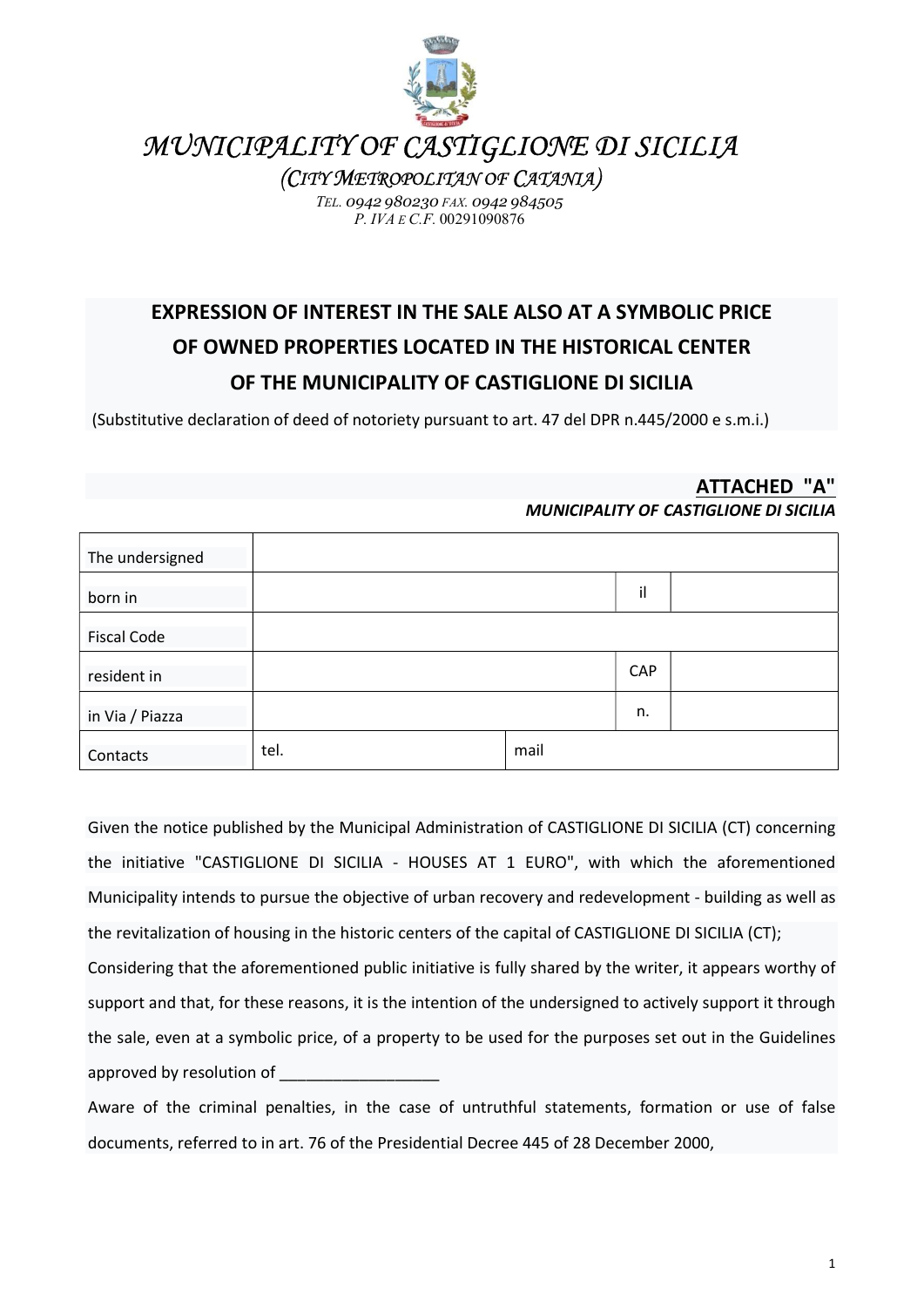## DECLARES

A) to express their will to join the public initiative called "CASTIGLIONE DI SICILIA - HOUSES AT 1 EURO" approved by the Municipality of CASTIGLIONE DI SICILIA (CT) with resolution of \_\_\_\_\_\_\_\_\_\_\_\_\_\_ and having the aim of urban-building recovery and redevelopment as well as the revitalization of housing in particular in the historic centers of the capital and in the hamlets of CASTIGLIONE DI SICILIA (CT);

B) to be:

| $\Box$ OWNER, in full,                                                  |
|-------------------------------------------------------------------------|
| $\Box$ OWNER, for the share of<br>$\%$                                  |
| of the property located in CASTIGLIONE DI SICILIA (CT), in Via / Piazza |
| , identified in the land registry buildings as                          |
| follows:                                                                |

| Sheet              | Particle |                                | sub |  |
|--------------------|----------|--------------------------------|-----|--|
| Cadastral category |          | Cadastral consistency of rooms |     |  |
| Annuity $\epsilon$ | Surface  | Number of                      |     |  |

## OTHER OWNERS:

| Name and surname   |     |  |
|--------------------|-----|--|
| born in            | il  |  |
| <b>Fiscal Code</b> |     |  |
| resident in        | CAP |  |
| in Via / Piazza    | n.  |  |

QUOTA DEL \_\_\_\_\_\_\_\_ %

2)

| Name and surname   |            |  |
|--------------------|------------|--|
| born in            | il         |  |
| <b>Fiscal Code</b> |            |  |
| resident in        | <b>CAP</b> |  |

<sup>1)</sup>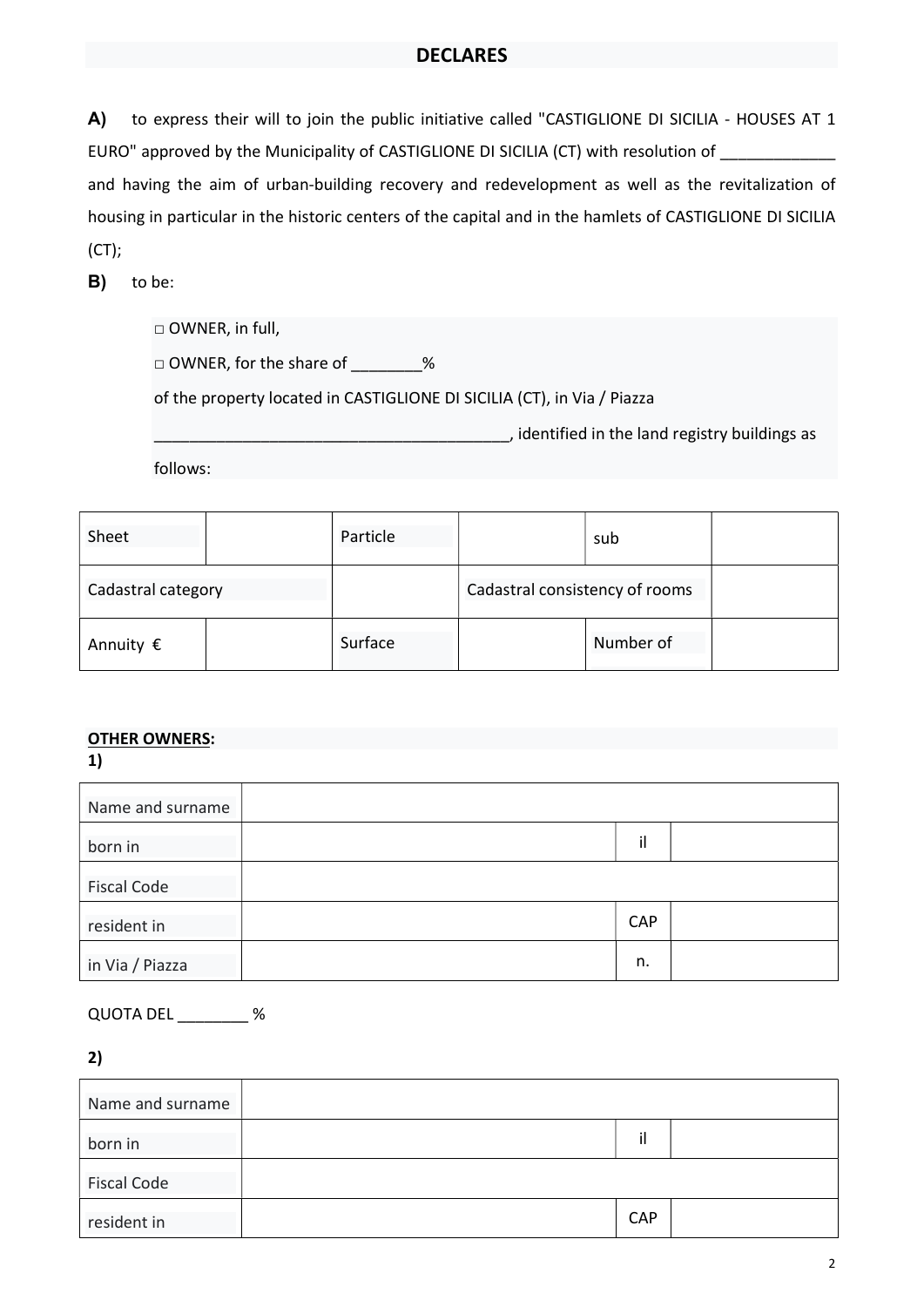| in Via / Piazza | $\sim$<br> |
|-----------------|------------|

FEE OF \_\_\_\_\_\_\_\_ %

3)

| Name and surname   |     |  |
|--------------------|-----|--|
| born in            | il  |  |
| <b>Fiscal Code</b> |     |  |
| resident in        | CAP |  |
| in Via / Piazza    | n.  |  |

FEE OF \_\_\_\_\_\_\_\_ %

4)

| Name and surname   |            |  |
|--------------------|------------|--|
| born in            | il         |  |
| <b>Fiscal Code</b> |            |  |
| resident in        | <b>CAP</b> |  |
| in Via / Piazza    | n.         |  |

FEE OF \_\_\_\_\_\_\_\_ %

5)

| Name and surname   |     |  |
|--------------------|-----|--|
| born in            | il  |  |
| <b>Fiscal Code</b> |     |  |
| resident in        | CAP |  |
| in Via / Piazza    | n.  |  |

FEE OF \_\_\_\_\_\_\_\_ %

C) to express the willingness to sell the property even at a symbolic price as it intends to join and support the public initiative of the Municipality for the recovery of the historic center and neighboring areas and to ask, at the same time, in relation to this mine deed of donation, to be relieved by the future purchaser of the expenses incurred in the period of making the property available to the Municipality (local and state taxes and fees) as well as of the expenses, none excluded, however connected to the regular transfer of ownership of the property (notary , tax, transfer, succession, even